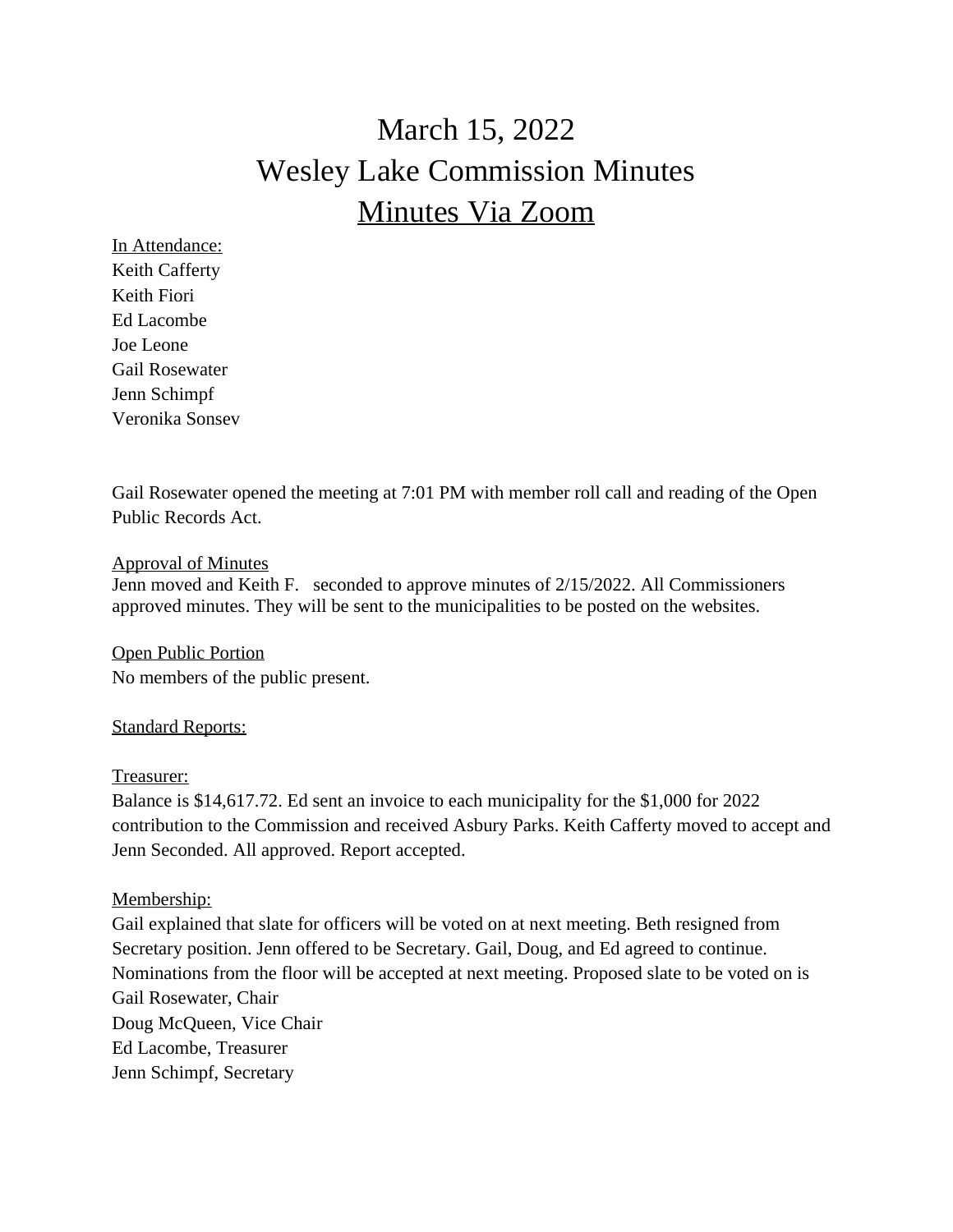### DPW

Neptune is doing ongoing liter pick up along Lake.

### Old Business

### Geese Control:

Gail and Jenn both stated that the geese situation is better than a month ago but not as good as last year. They are pairing off and spending time eating grass along lake.

Neptune has decided to study REJEXIT and is not moving forward with a contract at this time. Keith C asked Gail for a copy of agreement with OGCMA, AP and Neptune about goose management. She will send.

Birds Beware comes frequently. They use a remote-control water-based dog chaser as well as dog along shores.

## 319 H Grant It was submitted with our letter of support.

### Pond Weed:

The Pond Weed Treatment contract is with Neptune for processing. Keith C will follow up.

### Water Quality

Gail received the following report from Dr. Jason Adolf from Monmouth University:

*We sampled Enterococcus at Wesley Lake on 11/2/2021 and 11/11/2021. On 11/2, all other coastal lakes were also sampled. Wesley Lake, Lake Takanassee, and Sylvan Lake were the only lakes that did not exceed the regulatory threshold (104 CFU per 100 mL) for Enterococcus abundance. Follow up sampling on 11/11 also found low numbers in Wesley Lake that were below the regulatory threshold, although only Deal Lake and Sunset Lake were also sampled on this date (also below the regulatory threshold).*

*Coastal lakes are not certified for primary contact by the state, and it would surprise very few people to find Enterococcus levels above the regulatory threshold in coastal lakes. Enterococcus is a 'fecal indicator bacterium' because it comes (primarily) from the guts of warm blooded animals and birds. Typically, animal droppings being washed into the lakes can be a source, but the test we use cannot distinguish among possible sources of Enterococcus.*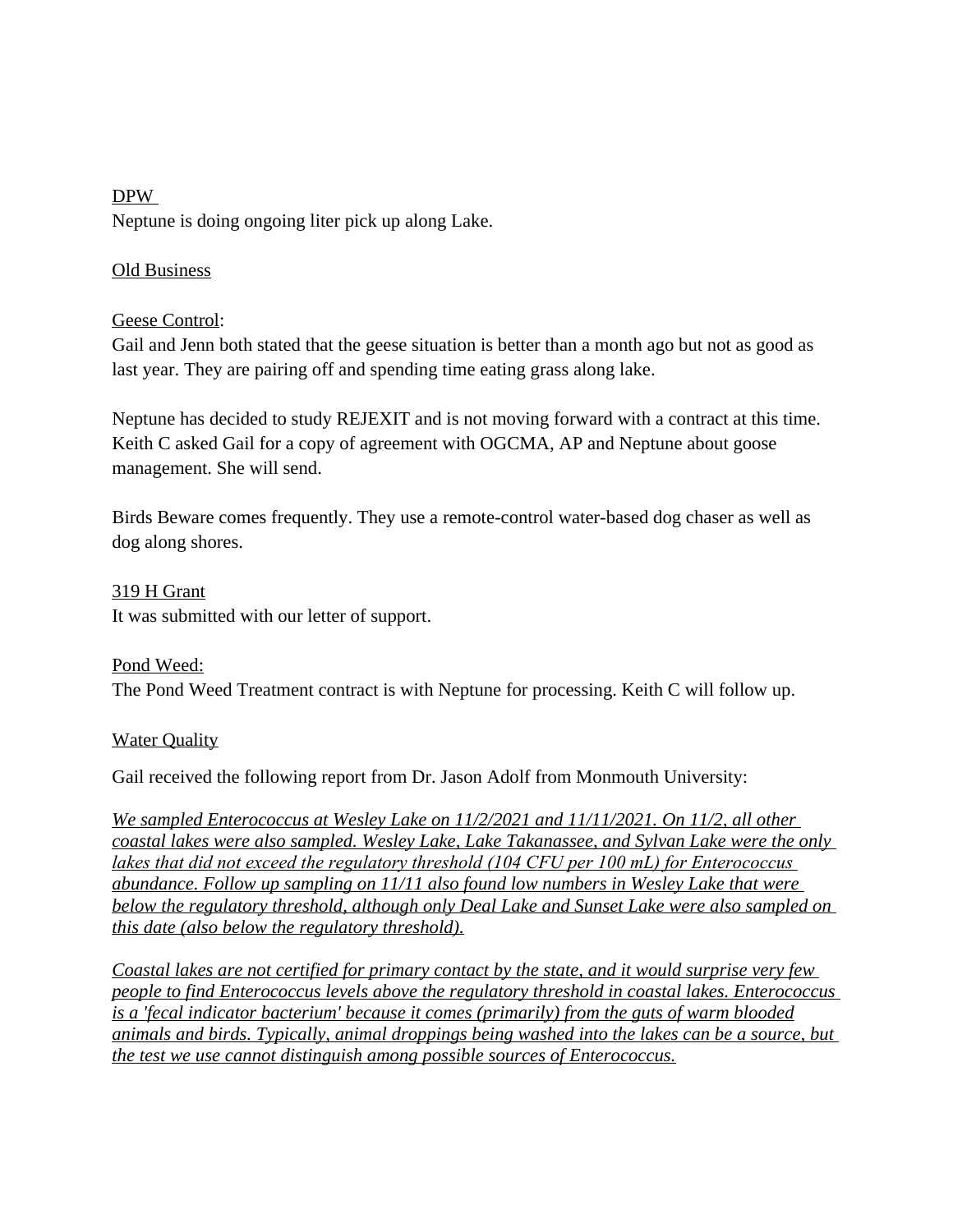*The surprising part of these data to me is the relatively low levels of Enterococcus in Wesley, Takanassee, and Sylvan on 11/2. Prior to that date we had a lot of rain and the 7 other coastal lakes in Monmouth County all showed some degree of exceedance, including values 3-5x higher than the regulatory threshold. Rain would be expected to wash contaminants into the lakes, including contaminants that would increase Enterococcus levels. In other words, I expected high values and am surprised to see low values in 3/10 coastal lakes. It is possible that Canada Geese controls have reduced the 'goose poop' around Wesley, resulting in less Enterococcus after rain storms, but with this amount of data that remains speculative. I had to order more tests than I can use in a class this semester so perhaps we can continue sampling this summer and address questions like that.* 

## **Dredging**

Keith F. will get a quote from Solitude. Keith C. suggested we look for federal/state money for dredging. The bulkhead will need to be done at same time. Keith C. suggested we send a letter to Frank Pallone and Vin Gopal about the need for these funds. Gail will draft and send to Jenn to finish, as the new Secretary.

## World Changers

Ideas for their projects are welcome. Gail moved the project be the gardens at end of each footbridge and the garden along boardwalk between AP and OG. Veronika seconded and all voted for approval. Keith C will bring it to World Changers.

## OGCMA Snow Removal

We received a letter back from OGCMA. They believe it is the homeowner's responsibility to remove snow in front of their house along Lake. Gail asked them about the fire lane areas. They did not respond. Keith C. suggested those concerned who live along Lake call the local fire dept and ask how they get cleared. Keith F will assist him.

## Footbridges

Keith C still looking for funds.

## Neptune Green Team

It has been revitalized and has held two meetings.

### New Business

A Lake Clean Up will be held April 30 from 10-12. Flyer to come from Keith F. Spread it far and wide.

Keith F. moved and Jenn seconded to close the meeting at 8:05 PM. All approved.